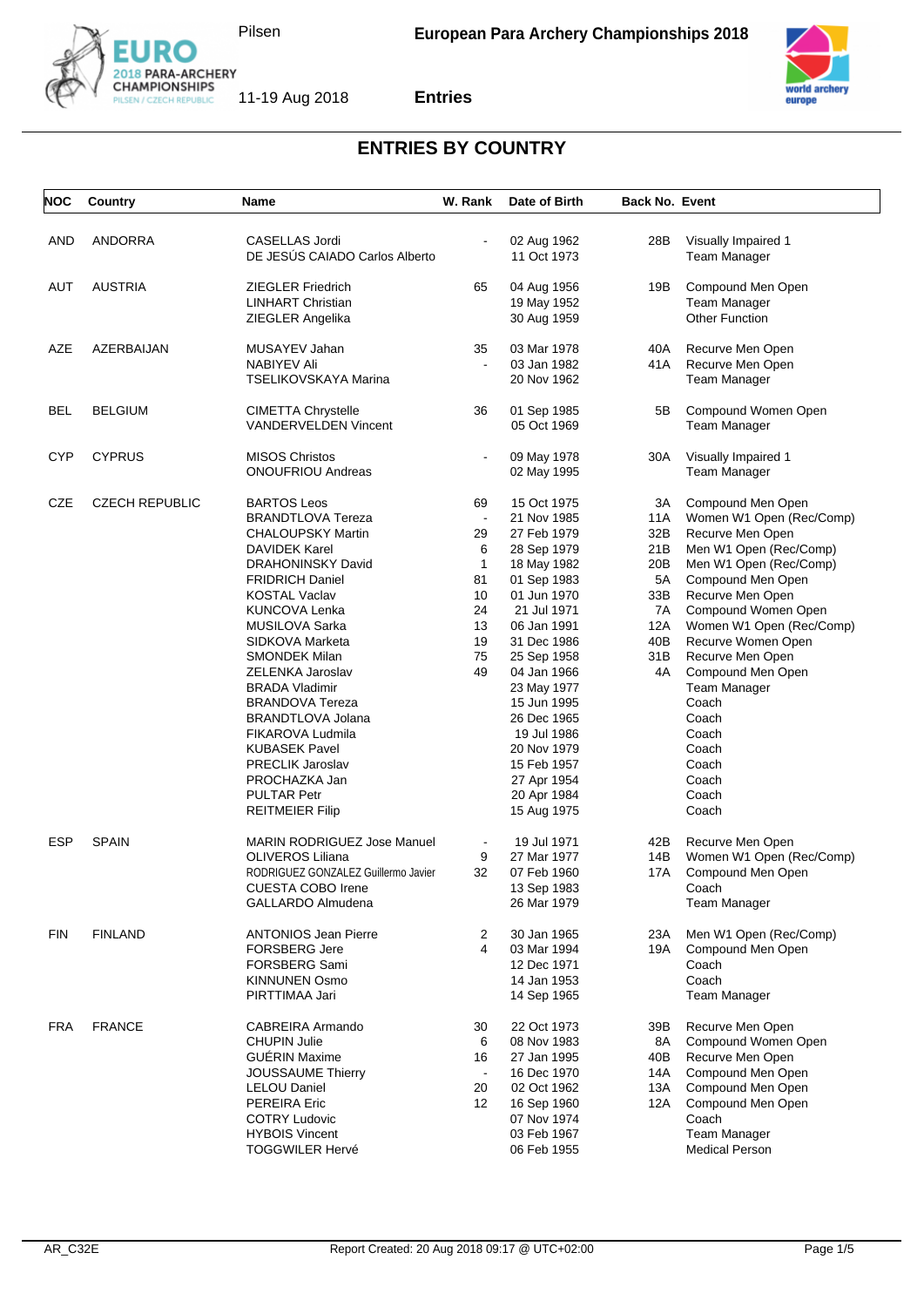





| <b>NOC</b> | Country              | <b>Name</b>                   | W. Rank        | Date of Birth | <b>Back No. Event</b> |                          |
|------------|----------------------|-------------------------------|----------------|---------------|-----------------------|--------------------------|
| <b>GBR</b> | <b>GREAT BRITAIN</b> | CAVANAGH John                 | $\overline{7}$ | 21 Jul 1956   | 24A                   | Men W1 Open (Rec/Comp)   |
|            |                      | <b>CHAISTY Hazel</b>          | 21             | 31 Aug 1972   | 37B                   | Recurve Women Open       |
|            |                      | FRITH Jo                      | $\mathbf{1}$   | 16 Jun 1961   | 12B                   | Women W1 Open (Rec/Comp) |
|            |                      | <b>GRINHAM Jodie</b>          | 8              | 26 Jul 1993   | 5A                    | Compound Women Open      |
|            |                      | <b>MACQUEEN Nathan</b>        | 13             | 24 Jun 1991   | 16A                   | Compound Men Open        |
|            |                      | NADARAJAH Tania               | 18             | 26 Aug 1980   | 38B                   | Recurve Women Open       |
|            |                      | NICHOLL Richard John          | $\mathbf{r}$   | 13 Sep 1971   | 29B                   | Visually Impaired 1      |
|            |                      | PHILLIPS David                | 34             | 22 Apr 1966   | 43B                   | Recurve Men Open         |
|            |                      | <b>PROWSE Steve</b>           | 20             | 30 Aug 1958   | 27A                   | Visually Impaired 2/3    |
|            |                      | REES-EVANS Roger              | 2              | 30 May 1952   | 30 <sub>B</sub>       | Visually Impaired 1      |
|            |                      | <b>RUMARY Victoria</b>        | 3              | 28 Apr 1988   | 11B                   | Women W1 Open (Rec/Comp) |
|            |                      | <b>STRETTON Jessica</b>       | 16             | 23 Mar 2000   | 4A                    | Compound Women Open      |
|            |                      | STUBBS John                   | 11             | 12 Jul 1965   | 15A                   | Compound Men Open        |
|            |                      | <b>THOMAS Nicholas</b>        |                | 10 May 1978   | 26A                   | Visually Impaired 2/3    |
|            |                      | <b>TRANTER Phillip</b>        | L.             | 13 Sep 1958   | 26B                   | Visually Impaired 2/3    |
|            |                      | <b>BINGHAM Rikki</b>          |                | 07 Feb 1983   |                       | Coach                    |
|            |                      | <b>BURGESS Charlotte</b>      |                | 25 Jan 1987   |                       | Coach                    |
|            |                      | <b>COLLINS Richard</b>        |                | 09 Jan 1986   |                       | <b>Medical Person</b>    |
|            |                      | <b>DUGGAN Tom</b>             |                | 29 Aug 1981   |                       | <b>Team Manager</b>      |
|            |                      | <b>EVERTON Beverley</b>       |                | 21 May 1968   |                       | <b>Medical Person</b>    |
|            |                      | <b>GALES Andrea</b>           |                | 23 Dec 1972   |                       | Coach                    |
|            |                      | <b>HUTTON Tom</b>             |                | 01 Jan 1980   |                       | Coach                    |
|            |                      | <b>MACFADYEN Chris</b>        |                | 13 Sep 1971   |                       | Coach                    |
|            |                      | <b>MACFADYEN Marc</b>         |                | 15 May 1995   |                       | Coach                    |
|            |                      | <b>MARPLES Marina</b>         |                | 03 May 1958   |                       | Coach                    |
|            |                      | <b>MCGOVERN Matt</b>          |                | 04 May 1981   |                       | <b>Medical Person</b>    |
|            |                      | <b>PROWSE Lesley</b>          |                | 04 Jan 1961   |                       | Coach                    |
|            |                      | REES-EVANS lan                |                | 05 May 1991   |                       | Coach                    |
| GEO        | <b>GEORGIA</b>       | DUMBADZE Zviad                | 75             | 30 Jan 1990   | 42A                   | Recurve Men Open         |
|            |                      | PHUTKARADZE Tamaz             |                | 04 Feb 1961   |                       | <b>Team Manager</b>      |
| <b>GER</b> | <b>GERMANY</b>       | <b>GRANITZA Karina</b>        | 28             | 16 Sep 1985   | 6A                    | Compound Women Open      |
|            |                      | <b>HERTER Uwe</b>             | 3              | 19 Jul 1961   | 22B                   | Men W1 Open (Rec/Comp)   |
|            |                      | SZARSZEWSKI Maik              | 4              | 14 May 1972   | 43A                   | Recurve Men Open         |
|            |                      | <b>MENDE Harry</b>            |                | 12 Feb 1956   |                       | Coach                    |
|            |                      | <b>NAGEL Mathias</b>          |                | 01 Feb 1959   |                       | <b>Team Manager</b>      |
|            |                      | <b>SCHLIE Lena-Mareike</b>    |                | 17 Mar 1992   |                       | <b>Medical Person</b>    |
| GRE        | <b>GREECE</b>        | POIMENIDOU Dorothea           | 26             | 08 Mar 1995   | 39B                   | Recurve Women Open       |
|            |                      | <b>NASOULAS Alexandros</b>    |                | 28 Jan 1967   |                       | <b>Team Manager</b>      |
| ISL        | <b>ICELAND</b>       | <b>HALLDORSSON Thorsteinn</b> |                | 10 Mar 1970   |                       | Men                      |
| <b>ISR</b> | <b>ISRAEL</b>        | <b>BEZBOZHNYY Dmitriy</b>     |                | 26 Jun 1973   | 23B                   | Men W1 Open (Rec/Comp)   |
|            |                      | <b>KATZ Valery</b>            |                | 07 Apr 1971   |                       | Team Manager             |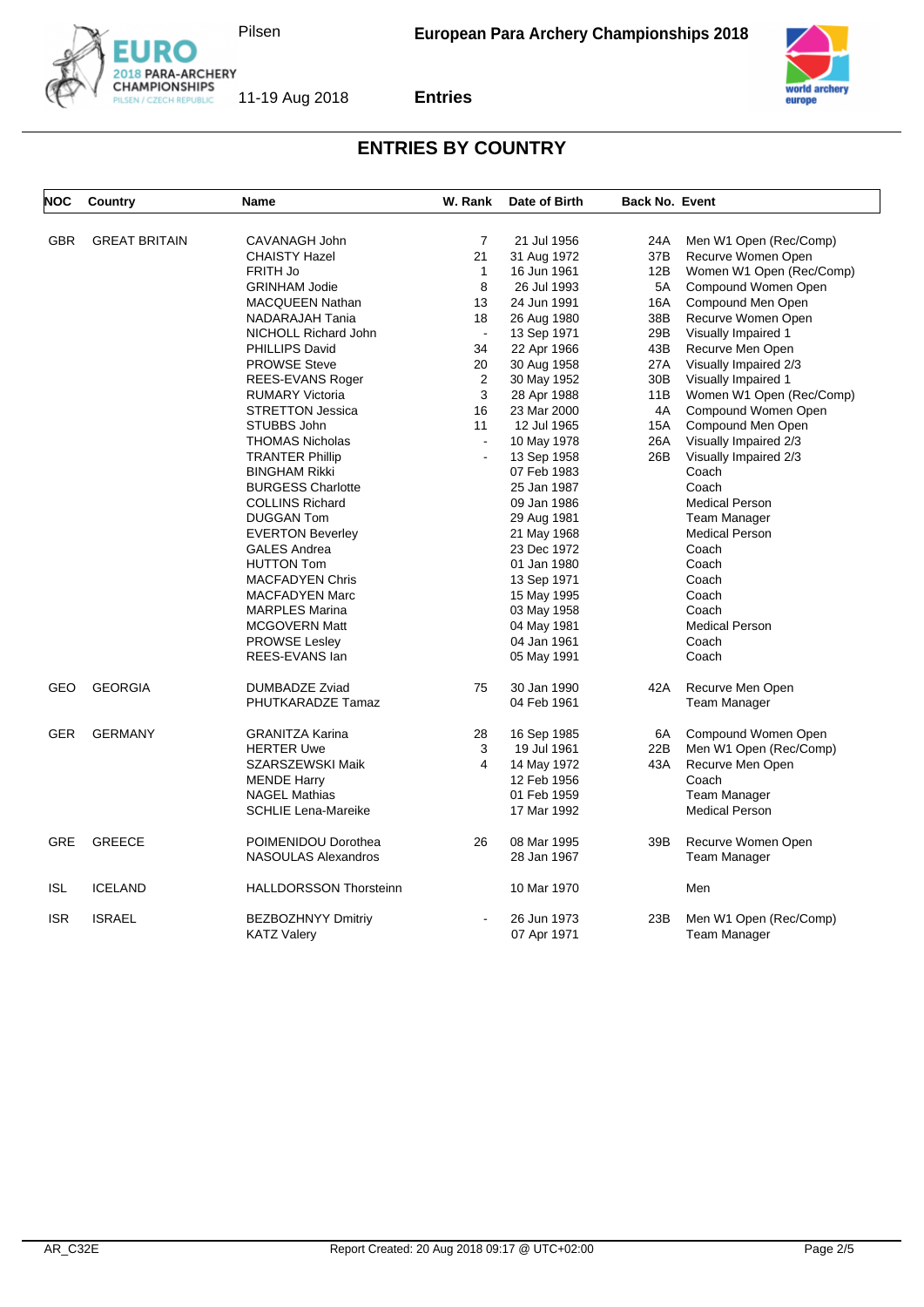





| NOC        | Country        | Name                         | W. Rank                  | Date of Birth | <b>Back No. Event</b> |                          |
|------------|----------------|------------------------------|--------------------------|---------------|-----------------------|--------------------------|
| ITA        | <b>ITALY</b>   | AIROLDI Roberto              | 21                       | 19 Jan 1976   | 34A                   | Recurve Men Open         |
|            |                | <b>AZZOLINI Fabio</b>        | 15                       | 13 Mar 1969   | 18A                   | Men W1 Open (Rec/Comp)   |
|            |                | <b>BONACINA Matteo</b>       | 18                       | 03 Aug 1984   | 5B                    | Compound Men Open        |
|            |                | <b>CANCELLI Giampaolo</b>    | 15                       | 17 Jan 1968   | 4Β                    | Compound Men Open        |
|            |                | <b>CASSIANI Daniele</b>      | 17                       | 20 Jul 1986   | 17A                   | Men W1 Open (Rec/Comp)   |
|            |                | <b>DEMETRICO Salvatore</b>   | 19                       | 26 Jun 1983   | 19A                   | Men W1 Open (Rec/Comp)   |
|            |                | <b>FLORENO Veronica</b>      | 14                       | 29 May 1981   | 35A                   | Recurve Women Open       |
|            |                | <b>MIJNO Elisabetta</b>      | $\overline{7}$           | 10 Jan 1986   | 34A                   | Recurve Women Open       |
|            |                | PANARIELLO Matteo            | $\blacksquare$           | 19 Mar 1988   | 29A                   | Visually Impaired 1      |
|            |                | PELLIZZARI Asia              | 8                        | 20 Oct 2001   | 13B                   | Women W1 Open (Rec/Comp) |
|            |                | <b>PESCI Giulia</b>          | 29                       | 19 Jan 1987   | 1B                    | Compound Women Open      |
|            |                | ROSADA Annalisa              | 25                       | 27 Jun 1975   | 36A                   | Recurve Women Open       |
|            |                | <b>SARTI Eleonora</b>        | 7                        | 10 Mar 1986   | 2Β                    | Compound Women Open      |
|            |                | <b>SIMONELLI Alberto</b>     | $\mathbf{1}$             | 18 Jun 1967   | 3B                    | Compound Men Open        |
|            |                | <b>TOMASULO Fabio</b>        | 40                       | 02 Mar 1971   | 35A                   | Recurve Men Open         |
|            |                | <b>TRAVISANI Stefano</b>     | 17                       | 16 Sep 1985   | 36A                   | Recurve Men Open         |
|            |                | VACCARO Giovanni Maria       |                          | 09 Dec 1963   | 27B                   | Visually Impaired 2/3    |
|            |                | VIRGILIO Maria Andrea        | $12 \overline{ }$        | 17 Nov 1996   | 3В                    | Compound Women Open      |
|            |                | <b>BARBI Chiara</b>          |                          | 28 Nov 1980   |                       | <b>Medical Person</b>    |
|            |                | <b>BONAS Gianni</b>          |                          | 13 Feb 1951   |                       | <b>Medical Person</b>    |
|            |                | <b>DEL NISTA Paolo</b>       |                          | 25 Mar 1948   |                       | <b>Other Function</b>    |
|            |                | <b>FUCHSOVA Fabio</b>        |                          | 01 Jul 1986   |                       | <b>Other Function</b>    |
|            |                | FUCHSOVA Guglielmo           |                          | 19 Jun 1961   |                       | Coach                    |
|            |                | <b>MARCHET Liviana</b>       |                          | 30 Apr 1974   |                       | <b>Team Manager</b>      |
|            |                | <b>MENEGHEL Gabriele</b>     |                          | 21 Jun 1984   |                       | Coach                    |
|            |                | <b>TOSCO Antonio</b>         |                          | 12 Jun 1968   |                       | Coach                    |
| LAT        | LATVIA         | <b>JONASTS Gints</b>         | 48                       | 09 Apr 1972   | 41 B                  | Recurve Men Open         |
|            |                | <b>MELLE</b> leva            | 12                       | 01 Apr 1985   | 40A                   | Recurve Women Open       |
|            |                | <b>LAPSINS Eduards</b>       |                          | 06 May 1962   |                       | Coach                    |
|            |                | <b>LIEPA Krisjanis</b>       |                          | 01 Dec 1984   |                       | Team Manager             |
| <b>NOR</b> | <b>NORWAY</b>  | JOHANNESSEN Morten           | 37                       | 27 May 1980   | 18B                   | Compound Men Open        |
|            |                | <b>BOE Morten</b>            |                          | 07 Dec 1971   |                       | Team Manager             |
| POL        | <b>POLAND</b>  | DALESZYNSKI Pawel            | 32                       | 04 Mar 1959   | 33A                   | Recurve Men Open         |
|            |                | DUDKA Adam                   | 19                       | 16 Jun 1981   | 9A                    | Compound Men Open        |
|            |                | <b>KAPUSTA Ireneusz</b>      | 8                        | 10 Oct 1976   | 31A                   | Recurve Men Open         |
|            |                | <b>KORNATOWSKI Krzysztof</b> | 47                       | 08 Dec 1969   | 10A                   | Compound Men Open        |
|            |                | <b>LABUDA Marcin</b>         | $\overline{\phantom{a}}$ | 01 Apr 1988   | 11A                   | Compound Men Open        |
|            |                | OLSZEWSKA Milena             | $\overline{2}$           | 21 May 1984   | 41 A                  | Recurve Women Open       |
|            |                | <b>SAWICKI Piotr</b>         | 9                        | 25 Apr 1974   | 32A                   | Recurve Men Open         |
|            |                | <b>BUKANSKI Ryszard</b>      |                          | 06 Feb 1954   |                       | Coach                    |
|            |                | <b>OLEJNIK Ryszard</b>       |                          | 10 Apr 1948   |                       | Coach                    |
|            |                | <b>OLSZEWSKI Marek</b>       |                          | 11 Jan 1949   |                       | Coach                    |
|            |                | <b>PACURA Ryszard</b>        |                          | 05 Mar 1963   |                       | Team Manager             |
| ROU        | <b>ROMANIA</b> | FILIP Ghiorghi               | 69                       | 01 Mar 1971   | 7В                    | Compound Men Open        |
|            |                | PEGULESCU Augustin           |                          | 29 May 1967   | 8Β                    | Compound Men Open        |
|            |                | RAICU Bogdan                 | 101                      | 21 Apr 1971   | 6B                    | Compound Men Open        |
|            |                | ROBU Aurel                   |                          | 25 Aug 1959   |                       | <b>Team Manager</b>      |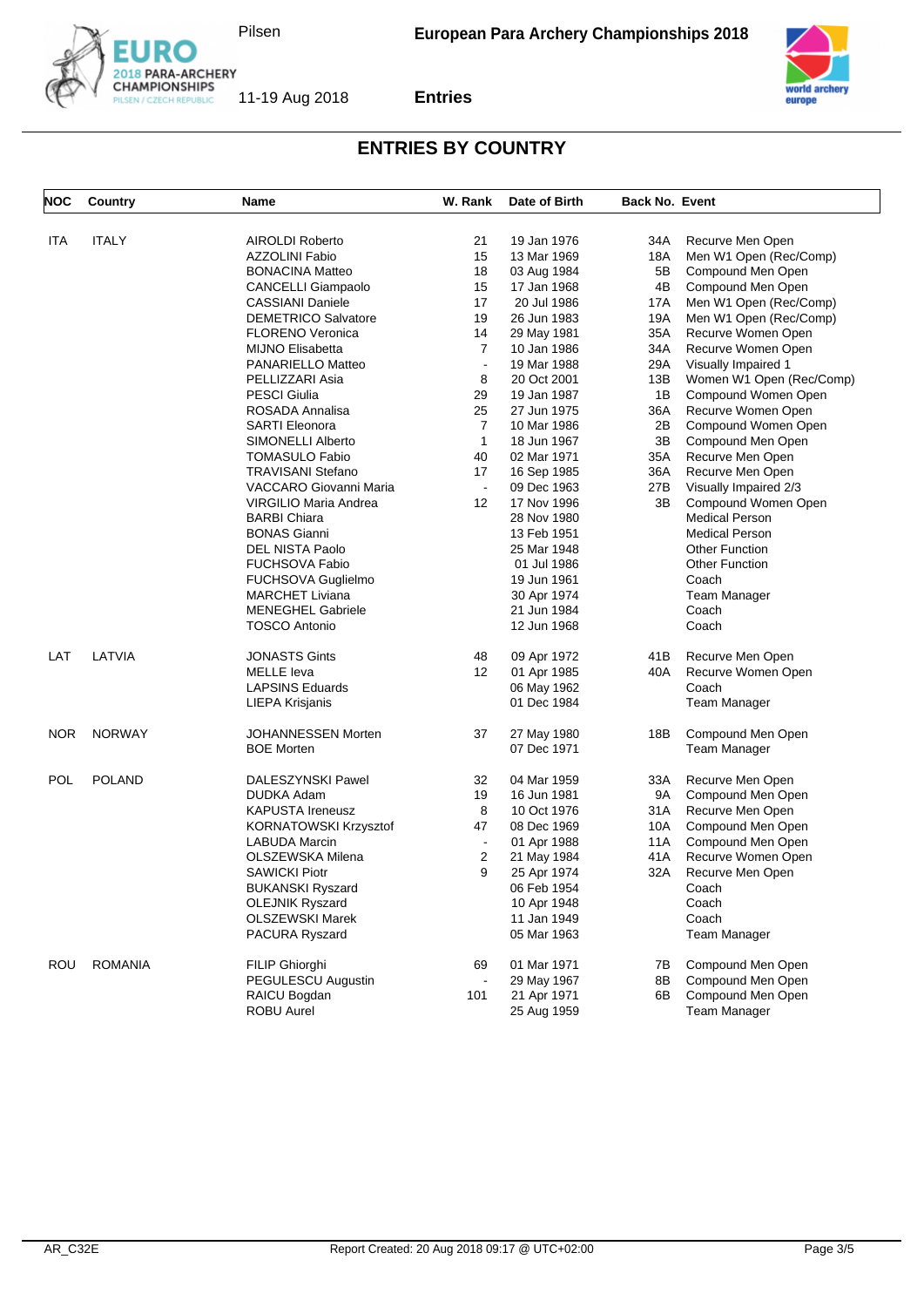





| NOC        | Country         | <b>Name</b>                  | W. Rank                  | Date of Birth | <b>Back No. Event</b> |                          |
|------------|-----------------|------------------------------|--------------------------|---------------|-----------------------|--------------------------|
|            | <b>RUSSIA</b>   | ALEKSEEVA Yulia              | 33                       | 17 Nov 1976   | 2A                    | Compound Women Open      |
| RUS        |                 | ALEXANDROVA Nonna            | 39                       | 17 Mar 1967   | 1A                    | Compound Women Open      |
|            |                 | <b>ARTAKHINOVA Stepanida</b> | $\mathbf{1}$             | 13 Sep 1989   | 3A                    | Compound Women Open      |
|            |                 | <b>BARANTSEVA Svetlana</b>   | 3                        | 02 Jul 1977   | 39A                   | Recurve Women Open       |
|            |                 | <b>DONSKOI Konstantin</b>    | 10                       | 19 Apr 1972   | 17B                   | Men W1 Open (Rec/Comp)   |
|            |                 | DOROFEEV Alexander           | 13                       | 19 Oct 1983   | 18B                   | Men W1 Open (Rec/Comp)   |
|            |                 | <b>GATIN Nail</b>            | 20                       | 09 Apr 1976   | 14B                   | Compound Men Open        |
|            |                 | <b>ILINA Anna</b>            | 7                        | 25 Nov 1987   | 13A                   | Women W1 Open (Rec/Comp) |
|            |                 | <b>KHUTAKOV Sergey</b>       | $\overline{2}$           | 23 Jul 1991   | 35B                   | Recurve Men Open         |
|            |                 | <b>KOZLOV</b> Ivan           | 32                       | 15 Jan 1986   | 13B                   | Compound Men Open        |
|            |                 | <b>KRUTOVA Elena</b>         | 5                        | 19 May 1980   | 14A                   | Women W1 Open (Rec/Comp) |
|            |                 | MESHKOV Igor                 | 12                       | 07 Mar 1983   | 19B                   | Men W1 Open (Rec/Comp)   |
|            |                 | <b>MONGUSH Karmella</b>      | $\blacksquare$           | 03 Feb 1987   | 38A                   | Recurve Women Open       |
|            |                 | RAMAZANOV Ruslan             | 69                       | 24 Apr 1990   | 12B                   | Compound Men Open        |
|            |                 | SIDORENKO Margarita          | 4                        | 17 Jan 1988   | 37A                   | Recurve Women Open       |
|            |                 | <b>TSYDENDORZHIEV Bato</b>   | $\overline{\phantom{a}}$ | 20 Feb 1994   | 34B                   | Recurve Men Open         |
|            |                 | ZIAPAEV Anton                | 6                        | 24 Oct 1976   | 36B                   | Recurve Men Open         |
|            |                 | ABRAMOV Andrey               |                          | 03 Jul 1984   |                       | Coach                    |
|            |                 | <b>BALAMUTOV Aleksandr</b>   |                          | 15 Mar 1987   |                       | Coach                    |
|            |                 | <b>SANDANOV Balta</b>        |                          | 17 Jun 1961   |                       | Coach                    |
|            |                 | <b>SAPUNOV Viktor</b>        |                          | 20 Sep 1956   |                       | <b>Team Manager</b>      |
|            |                 | TCYRENZHAPOV Tcydenbal       |                          | 01 Mar 1957   |                       | Coach                    |
|            |                 | <b>TSYTSAREV Dmitry</b>      |                          | 22 Aug 1984   |                       | Coach                    |
|            |                 | ZHELEZNOV Mikhail            |                          | 10 May 1967   |                       | <b>Medical Person</b>    |
| <b>SRB</b> | <b>SERBIA</b>   | <b>STANISIC Ivica</b>        | $\overline{a}$           | 15 Feb 1982   | 20A                   | Compound Men Open        |
|            |                 | NIKOLIC Radovan              |                          | 17 Aug 1948   |                       | <b>Team Manager</b>      |
|            |                 | <b>SEKULIC Tanja</b>         |                          | 03 Feb 1984   |                       | Coach                    |
| SUI        | SWITZERLAND     | <b>IMBODEN Martin</b>        | 34                       | 12 Dec 1963   | 18A                   | Compound Men Open        |
|            |                 | CASTELLETTI Carlo            |                          | 15 Nov 1963   |                       | Team Manager             |
| <b>SVK</b> | <b>SLOVAKIA</b> | <b>IVAN David</b>            | $\blacksquare$           | 26 Jan 2000   | 44A                   | Recurve Men Open         |
|            |                 | <b>KINIK Peter</b>           | 49                       | 21 May 1986   | 7A                    | Compound Men Open        |
|            |                 | <b>MARECAK Marian</b>        | $\overline{7}$           | 28 Jun 1972   | 8A                    | Compound Men Open        |
|            |                 | PASHCHENKOVA Diana           | 32                       | 14 Jun 1998   | 7B                    | Compound Women Open      |
|            |                 | <b>PAVLIK Marcel</b>         | $\overline{2}$           | 29 Sep 1975   | 6A                    | Compound Men Open        |
|            |                 | <b>BRUTVAN Marek</b>         |                          | 14 Aug 1972   |                       | Coach                    |
|            |                 | <b>KURACKA Peter</b>         |                          | 13 Jul 1978   |                       | Coach                    |
|            |                 | <b>MAJERCAK Vladimir</b>     |                          | 09 Mar 1950   |                       | Coach                    |
|            |                 | <b>SCHINDLER Vlastimil</b>   |                          | 28 Jul 1979   |                       | <b>Team Manager</b>      |
|            |                 | VALO Jaroslav                |                          | 10 Oct 1971   |                       | Coach                    |
| <b>SWE</b> | <b>SWEDEN</b>   | <b>CLAESSON Pierre</b>       | 24                       | 24 Jan 1969   | 17B                   | Compound Men Open        |
|            |                 | <b>REPPE Zandra</b>          | 9                        | 23 Dec 1973   | 4B                    | Compound Women Open      |
|            |                 | <b>AKERLUND Gullemar</b>     |                          | 16 Mar 1952   |                       | <b>Team Manager</b>      |
|            |                 | SAVILUOTO Leena-Kaarina      |                          | 19 Oct 1964   |                       | Coach                    |